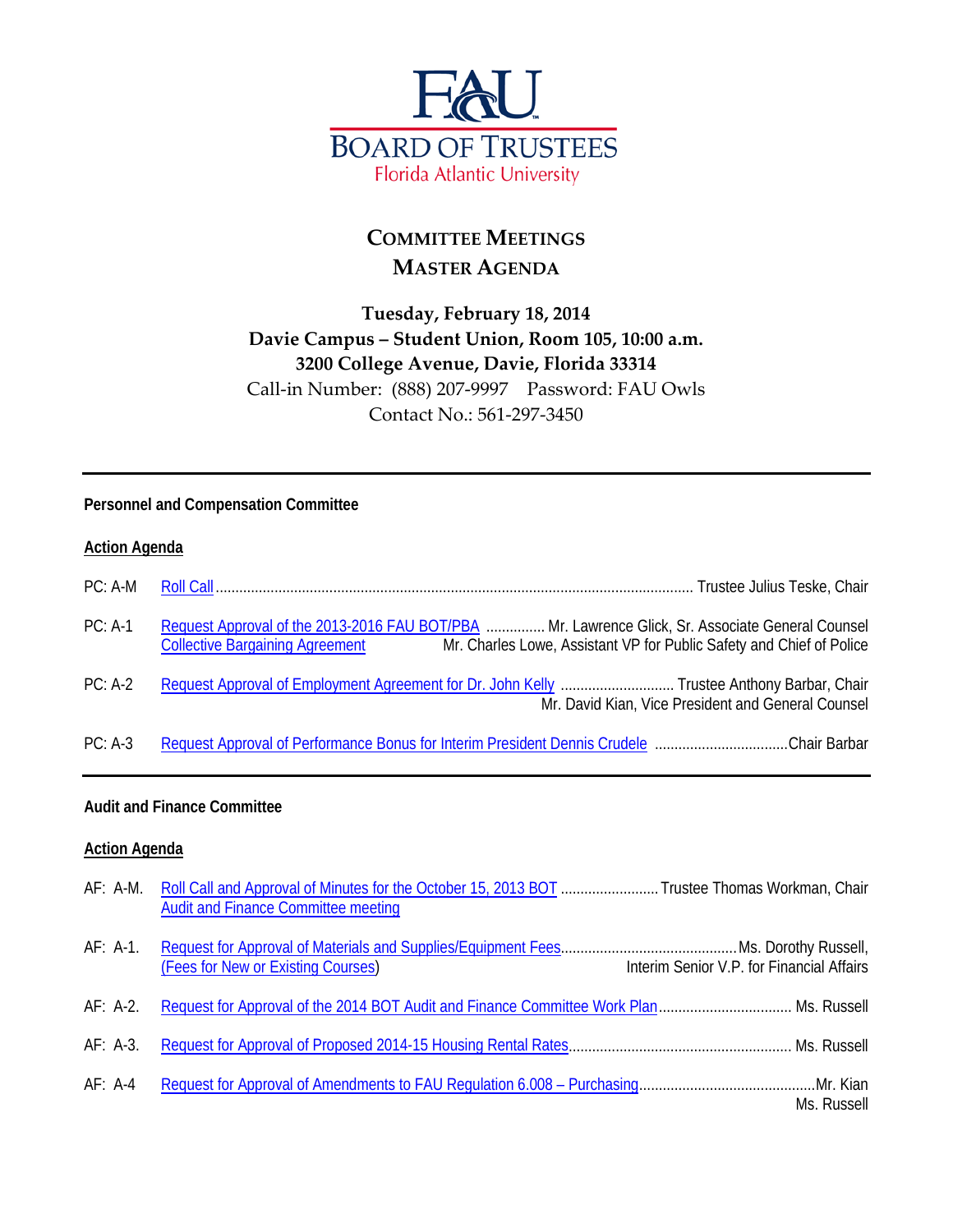## **Information Agenda**

| $AF: I-1.$ | for Fiscal Year Ended June 30, 2013                                                                                                                                                                                                                                    | <b>Inspector General</b> |
|------------|------------------------------------------------------------------------------------------------------------------------------------------------------------------------------------------------------------------------------------------------------------------------|--------------------------|
| $AF: I-2.$ | to be Implemented during the Period of July 1 through September 30, 2013                                                                                                                                                                                               |                          |
| $AF: I-3.$ |                                                                                                                                                                                                                                                                        |                          |
|            | Report No. FAU 13/14-1, Audit of Employee Outside Activities & Additional/Dual<br>a.<br>Compensation for Fiscal year Ended June 30, 2013.<br>Report No. FAU 13/14-2, Audit of Subrecipient Contract Award and Monitoring<br>b.<br>for Fiscal Year Ended June 30, 2013. |                          |
| $AF: I-4.$ |                                                                                                                                                                                                                                                                        |                          |
|            | <b>FAU Foundation, Inc.</b><br>a.<br><b>FAU Research Corporation.</b><br>$b_{\cdot}$                                                                                                                                                                                   |                          |
|            | <b>HBOI Foundation.</b><br>C.<br><b>FAU Finance Corporation.</b><br>d.<br><b>FAU Clinical Practice Organization.</b><br>е.                                                                                                                                             |                          |
| $AF: I-5.$ | Review of FAU Athletics Department Independent Accountant's Report on Agreed  Ms. Russell<br>upon Procedures.                                                                                                                                                          |                          |
| $AF: I-6.$ | Budget, July 1, 2013 to December 31, 2013.                                                                                                                                                                                                                             |                          |

## **Committee on Academic and Student Affairs**

## **Action Agenda**

| AS: A-M.                  | Roll Call and Approval of Minutes for the October 15, 2013 MeetingTrustee Paul Tanner, Chair |                                                       |  |  |
|---------------------------|----------------------------------------------------------------------------------------------|-------------------------------------------------------|--|--|
| AS: A-1                   | <b>Access to Student Records</b>                                                             | Dr. Joel Herbst, Assistant Dean, College of Education |  |  |
| <b>Information Agenda</b> |                                                                                              |                                                       |  |  |
| AS: I-1.                  |                                                                                              |                                                       |  |  |
| $AS: I-2.$                |                                                                                              |                                                       |  |  |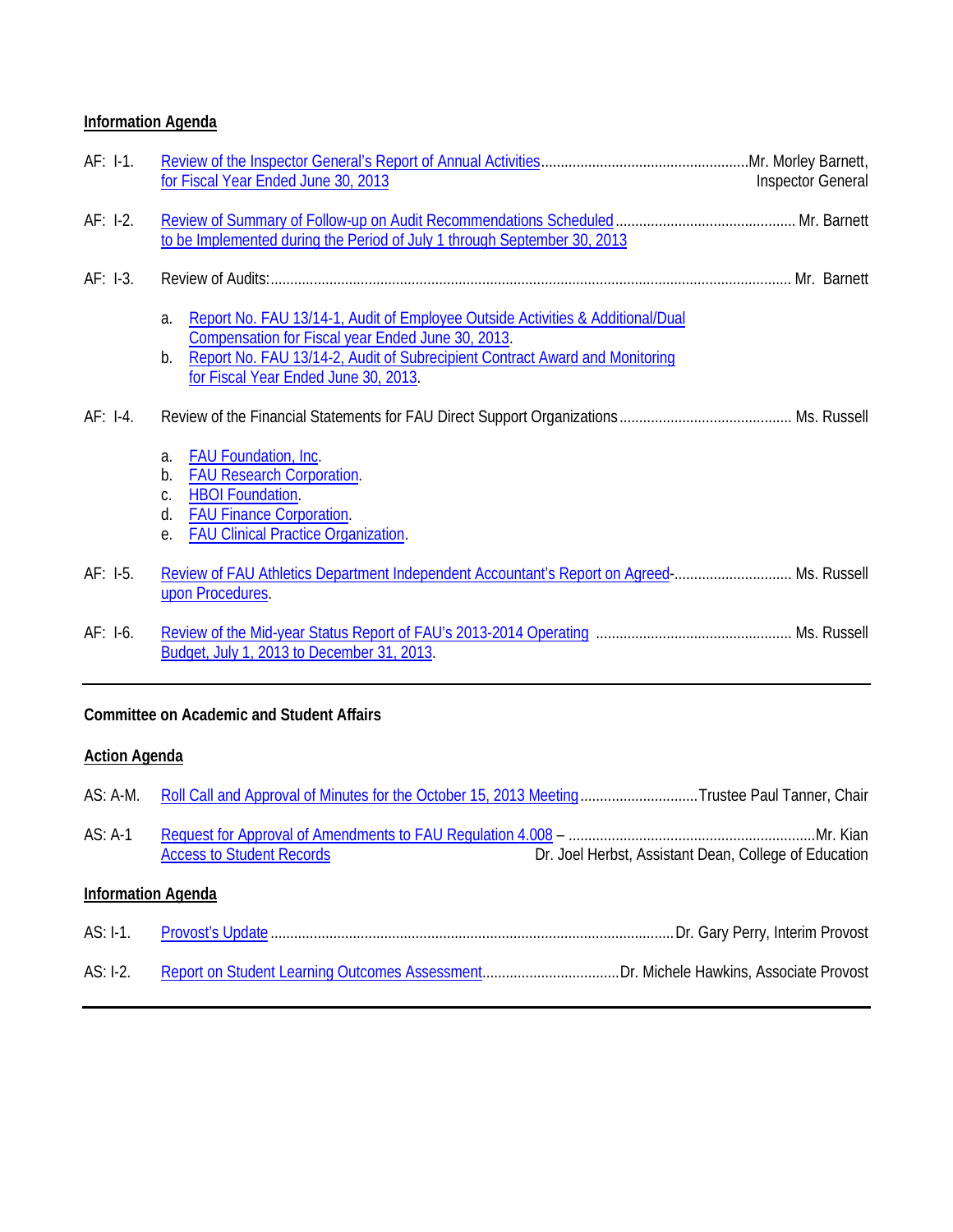## **Strategic Planning Committee**

## **Action Agenda**

| $SP: A-M.$                                            | Roll Call and Approval of Minutes for the October 15, 2013 Meeting Trustee Abdol Moabery, Chair |                                    |  |
|-------------------------------------------------------|-------------------------------------------------------------------------------------------------|------------------------------------|--|
| $SP: A-1.$                                            | Request for Approval of Naming Certain Areas of Memory and Wellness Center  Ms. Joanne Davis,   | Interim VP of Community Engagement |  |
| <b>Information Agenda</b>                             |                                                                                                 |                                    |  |
| $SP: I-1.$                                            | Strategic Planning Update: Undergraduate Student Retention Dr. John Wiesenfeld, Consultant and  | <b>Professor Emeritus</b>          |  |
| <b>Community and Governmental Relations Committee</b> |                                                                                                 |                                    |  |
| <b>Action Agenda</b>                                  |                                                                                                 |                                    |  |
| $CG: A-M.$                                            | Roll Call and Approval of Minutes for the October 15, 2013 Meeting Trustee Robert Rubin, Chair  |                                    |  |
| <b>Information Agenda</b>                             |                                                                                                 |                                    |  |
| $\cap$ $\cap$ $\cdot$ $\vdash$ 1.1                    | Community Engagament Undate                                                                     | Me Davie                           |  |

| $CG: I-1$ | Ms. Davis                   |  |
|-----------|-----------------------------|--|
|           | Advancement/Fundraising     |  |
|           | <b>Alumni Relations</b>     |  |
|           | <b>University Relations</b> |  |
|           | <b>FAU Foundation</b>       |  |
|           |                             |  |